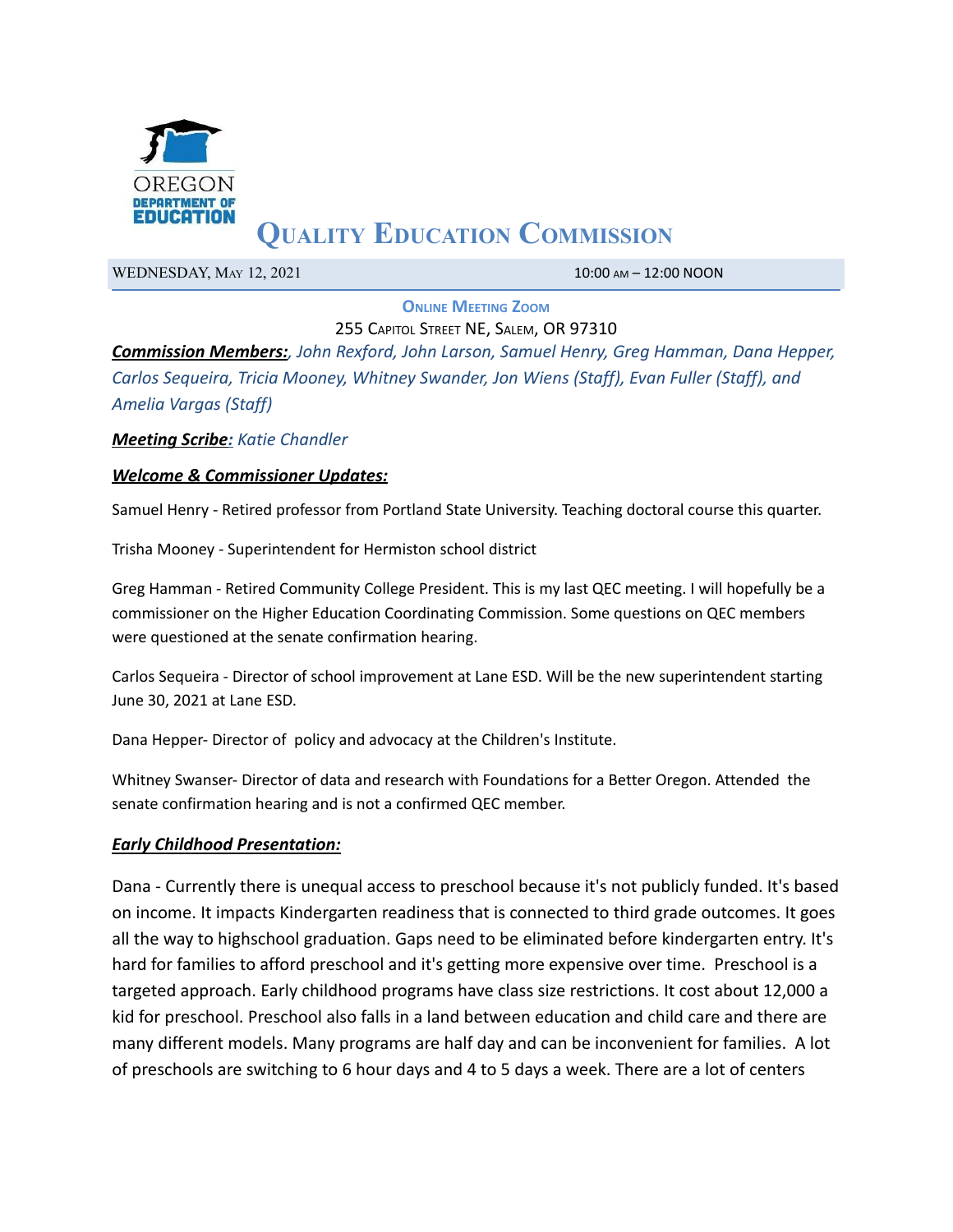that teach and do daycare. Preschools operate in many different settings that have different cost per child and system cost implications. Dana's slide presentation is located [here](https://docs.google.com/presentation/d/1zkMP5JJvWEcA7blBEjpx94yK6MyHyQZg7xUqYpLo6ww/edit#slide=id.p).

Brooke Chilton Timmons- Helping to implement preschool for all in multnomah county. New initiative passed by voters in november 2020. It will create free and voluntary preschool for all 3 and 4 year olds by a tax. We're creating more access for families to enroll in preschool. We are in the planning stage and currently working on a cost model. Expecting to be universal in 2031. We spent a full year building the policies for preschool for all. Andrew will be connected to the task force and the finance strategy and administration work group which Dana Hepper volunteered for. If you have any questions please contact Brooke at: [brooke.chilton-timmons@multco.us](mailto:brooke.chilton-timmons@multco.us)

Andrew Dyke (Eco Northwest) - Economist at Eco Northwest and involved in many Education projects. I will be talking about the cost modeling for preschool for all. Collected local data. We want to layer on current systems not replace them. Looked at in detail in case studies of cities that have these programs in place. The slot cost for a high quality preschool program is 11,000 - 13,000. We developed the cost model. The first factor is different models for tuition. Will it be free or based on income levels. Hours and days of operations and are there additional hours of child care available. Staff ratios are important and aids in class. Reasonable levels of staff compensation were developed. A well compensated educator leads to better student outcomes. Final slot cost was based on 6 hour days, 180 days and paid training and vacation days for staff. That's a range between 12,000-13,000 a student for a high quality program.

# *State Superintendents Report:*

Colt Gill - Two candidates for the role so far. The other candidates will go before the senate in September. Lindsay Capps is working on the appointments for QEC. The legislature will hear and hopefully pass forward a state school fund. House bill 3073 has progressed through the session successfully. That sets up the early learning division as their own agency and brings in more staff to create a home for children and families. ODE is working on the state esser application. The application for emergency funds for schools is a large application but is getting worked through. We're on a quick timeline to access these funds for the school by June 7, 2021. We'll come back and share this plan with the QEC because there will be about 1 billion more in K-12 education.

# *Commissioners Updates:*

Samuel Henry - We need more visibility of what the QEC does. and find a better way to put our messages out there besides reports. One suggestion while we prepare for new members is to think about how we get the messages out about what the QEC does. Suggest we postpone the retreat until all new members are appointed. Higher Education, another memo from Portland